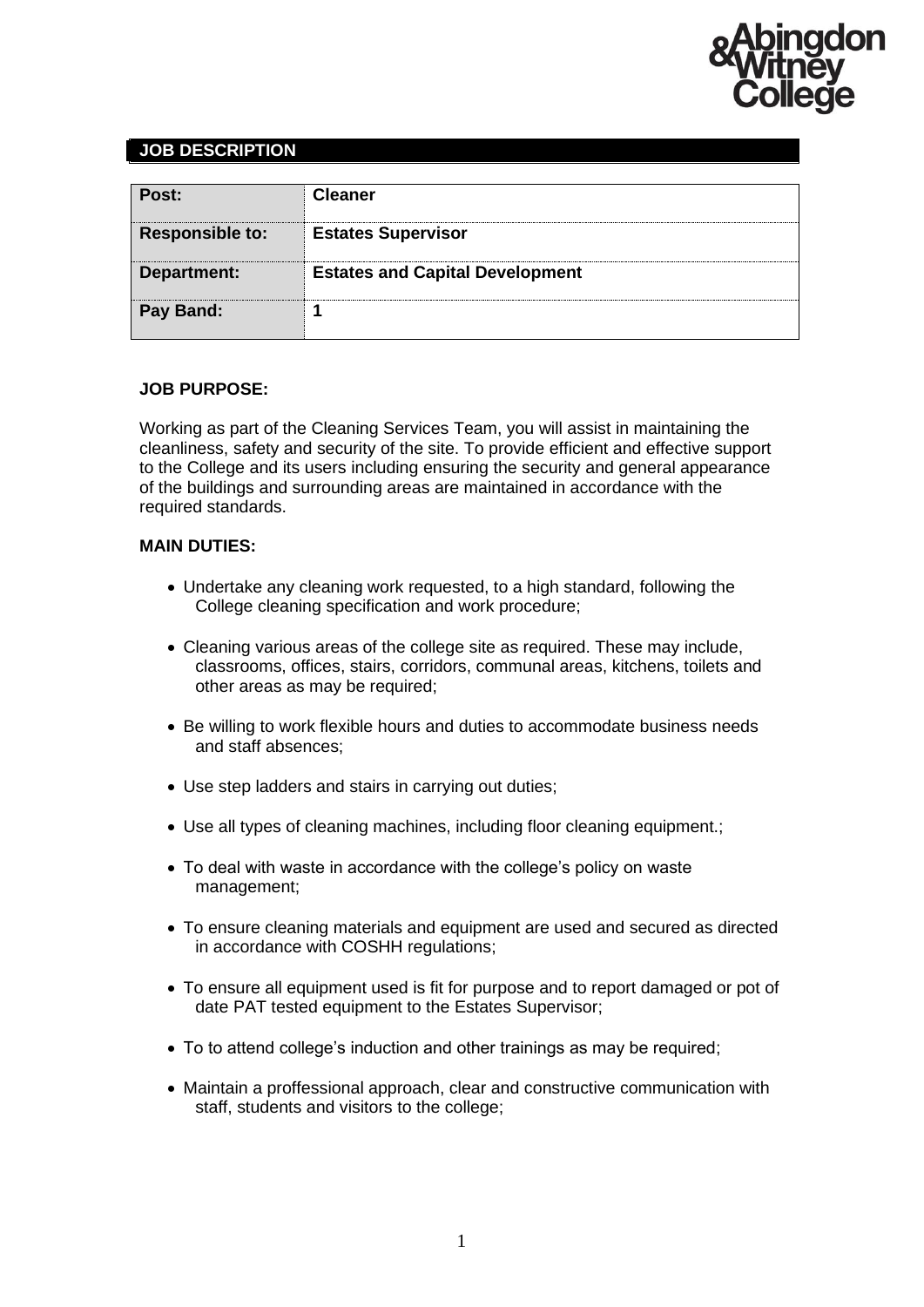

### **PERSONAL DEVELOPMENT:**

- To actively participate in a monthly and annual performance review;
- To attend training as required.

### **HEALTH AND SAFETY:**

- To take personal responsibility for the health and safety of themselves and other persons who may be affected by their actions at work;
- To raise any health and safety concern with Estates Supervisor.

The management reserve the right to amend the job description in consultation with the employee to reflect changes in the duties of the post, and is not definitive or restrictive in any way.